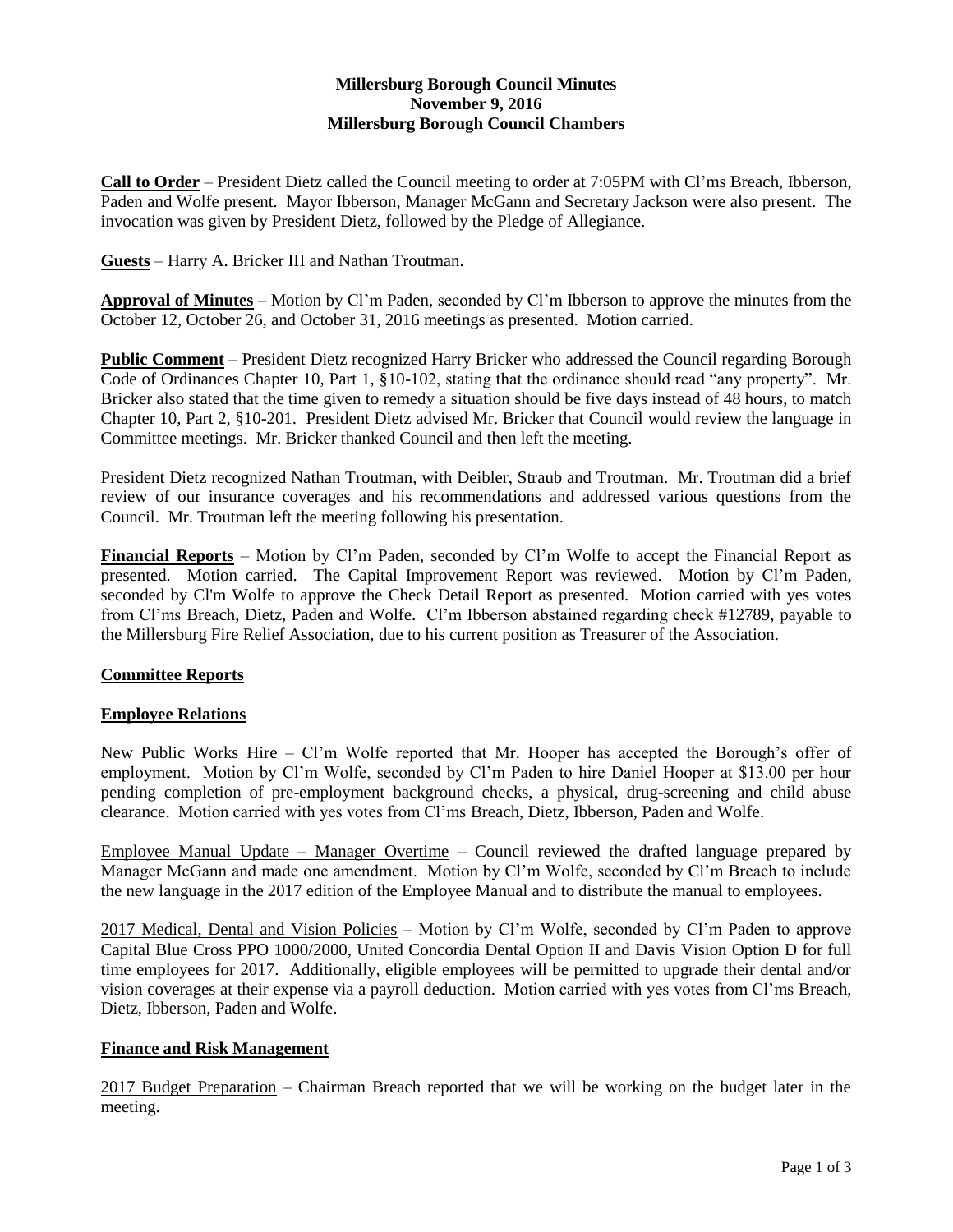2015 Audit – Secretary Jackson reported that Zelenkofske Axelrod has advised that they will be finishing up the 2015 audit soon. New pension plan reporting requirements have extended their time to prepare final documents.

# **Parks and Recreation**

Facility Use Agreement – Millersburg Ferry Boat Dry Docking – The organization requests the use of Riverfront Park between Pine and Keystone Streets from October 30, 2016 to May 29, 2017 to dry dock the ferry boats. The user fee would be waived. Motion by Cl'm Paden, seconded by Cl'm Wolfe to approve the agreement, contingent upon the Borough receiving the Ferry Boat Association's certificate of insurance. Motion carried.

Facility Use Agreement – Healthy Kids Running Series – The organization requests the use of MYO Park on Sunday evenings from April 2 to May 7, 2017 for the children's running program. The user fee would be waived. Motion by Cl'm Wolfe, seconded by Cl'm Paden to approve the agreement as presented. Motion carried.

Event Agreement – MAWT Christmas Lighting  $&$  Concert – The organization requests the use of Market Square Park, Veterans' Park and the Bandstand on November 25, 2016 from 4:00PM to 10:00PM for the annual Christmas lighting program and concert. The user fee would be waived. Motion by Cl'm Paden, seconded by Cl'm Wolfe to approve the agreement, contingent upon the Borough receiving MAWT's certificate of insurance. Motion carried.

Daniel Miller Fountain Update – Manager McGann reported that the repairs to the fountain are completed, the sidewalk was re-done and is finished. Houck will issue a \$500 credit for landscaping and re-seeding the grass which our Public Works crew will do next spring.

## **Property**

Tires - 2011 F-550 – Council reviewed a quote from Klinger & Stehr for six tires for the 2011 Ford F-550 truck for \$1,183.98. Motion by Cl'm Ibberson, seconded by Cl'm Paden to purchase the tires from Klinger & Stehr as quoted. Motion carried with yes votes from Cl'ms Breach, Dietz, Ibberson, Paden and Wolfe.

**Public Safety –** Chairman Ibberson had nothing to report.

**Streets –** Chairman Paden had nothing to report.

## **Economic Development**

HHRVB Invoice for Community Partner Dues – President Dietz reviewed the invoice for 2017 membership dues. Motion by Cl'm Wolfe, seconded by Cl'm Paden to pay the invoice for \$200 as presented. Motion carried with yes votes from Cl'ms Breach, Dietz, Ibberson, Paden and Wolfe. Council directed Manager McGann to make arrangements with Hershey Harrisburg Visitors Bureau to track hits on the site.

Shop Small/Tourism Brochure – President Dietz would like to purchase new tourism brochures and balloons for signage for the participants in the Shop Small event utilizing the remaining \$800 in the economic development line item of the budget and the Council President's compensation. Motion by Cl'm Wolfe, seconded by Cl'm Ibberson to approve the expenditures as presented. Motion carried with yes votes from Cl'ms Breach, Dietz, Ibberson, Paden and Wolfe.

## **Mayor's Report**

Laptop Purchase Update – Mayor Ibberson reported that there is a problem with Dauphin County's firewall which needs to be addressed before proceeding with purchasing the new laptop. MIS is working on fixing the issue.